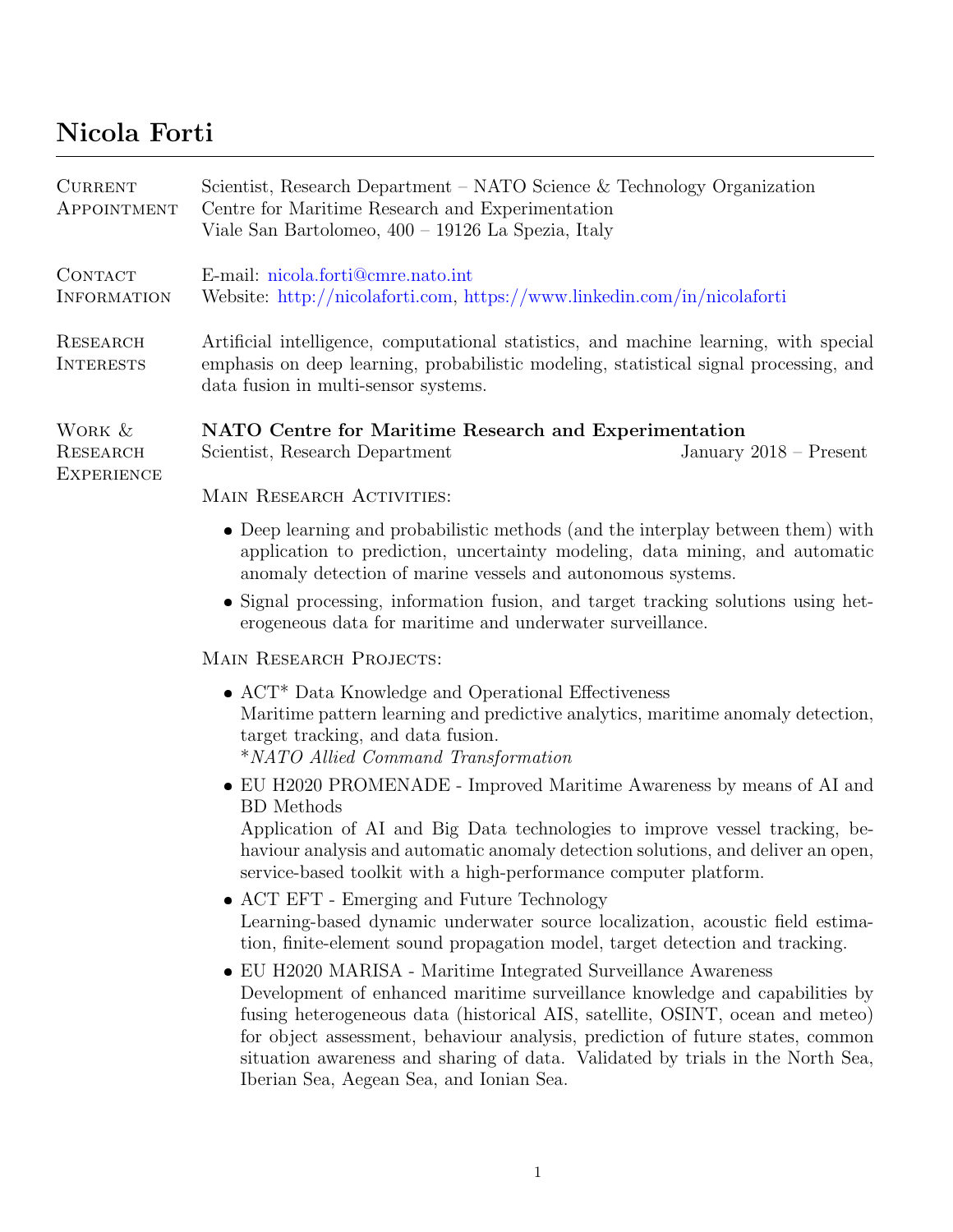|                                               | Università degli Studi di Firenze, Information Engineering<br>Postdoctoral Researcher – Firenze, Italy<br>Research project: Towards a smart sensor network for air quality monitoring<br>In collaboration with the Italian Institute of Biometeorology (IBIMET-CNR)                       | December $2016$ – December 2017                   |  |
|-----------------------------------------------|-------------------------------------------------------------------------------------------------------------------------------------------------------------------------------------------------------------------------------------------------------------------------------------------|---------------------------------------------------|--|
|                                               | Carnegie Mellon University, Electrical and Computer Engineering<br>Postdoctoral Researcher – Pittsburgh, USA<br>Research project: An interdisciplinary approach to integratable, composable and evolv-<br><i>able cybersecurity in energy delivery systems, U.S. Department of Energy</i> | April $2017 - December 2017$                      |  |
|                                               | Leonardo S.p.A.<br>Reasearch Collaborator – Rome, Italy<br>Research project: Machine learning techniques for land-cover classification and mon-<br><i>itoring using GIS data and SAR images</i>                                                                                           | June $2014 -$ June $2015$                         |  |
| <b>EDUCATION</b>                              | Università degli Studi di Firenze<br>Ph.D. in Information Engineering<br>Advisors: Prof. Luigi Chisci, Prof. Giorgio Battistelli<br>Thesis: Dynamic field estimation in complex environments                                                                                              | Firenze, Italy<br>November 2016                   |  |
|                                               | Carnegie Mellon University<br>Visiting Ph.D. Research Fellow<br>Advisor: Prof. Bruno Sinopoli, Electrical and Computer Engineering                                                                                                                                                        | Pittsburgh, USA<br>September $2015 -$ August 2016 |  |
|                                               | Università degli Studi di Firenze<br>M.S. in Electrical and Automation Engineering<br>Advisors: Prof. Luigi Chisci, Prof. Giorgio Battistelli<br>Thesis: Distributed multi-target tracking over sensor networks                                                                           | Firenze, Italy<br>April 2013                      |  |
|                                               | University of Southern Denmark<br>Study abroad in Electrical and Automation Engineering                                                                                                                                                                                                   | Odense, Denmark<br>February – July 2010           |  |
|                                               | Università degli Studi di Firenze<br>B.S. in Mechanical Engineering<br>Advisor: Prof. Benedetto Allotta<br>Thesis: Modeling and control of a Ball $\mathcal B$ Plate system                                                                                                               | Firenze, Italy<br>December 2009                   |  |
| TEACHING &<br>LEADERSHIP<br><b>EXPERIENCE</b> | Supervisor of Ph.D. thesis: Underwater acoustic source localization based on finite-<br>element field estimation of G. Manduzio, Ph.D. candidate in Smart Industry, Univer-<br>sity of Pisa, 2020-2023.                                                                                   |                                                   |  |
|                                               | Supervisor of Visiting Research Fellows S. Capobianco and G. Manduzio in research<br>activities of the DKOE group at NATO STO CMRE, 2020-2021.                                                                                                                                            |                                                   |  |
|                                               | Supervisor of Master's thesis: Real-time air quality monitoring using smart sensor<br>networks of G. Manduzio, student of Electrical and Automation Engineering, Uni-                                                                                                                     |                                                   |  |

versità degli Studi di Firenze, 2017.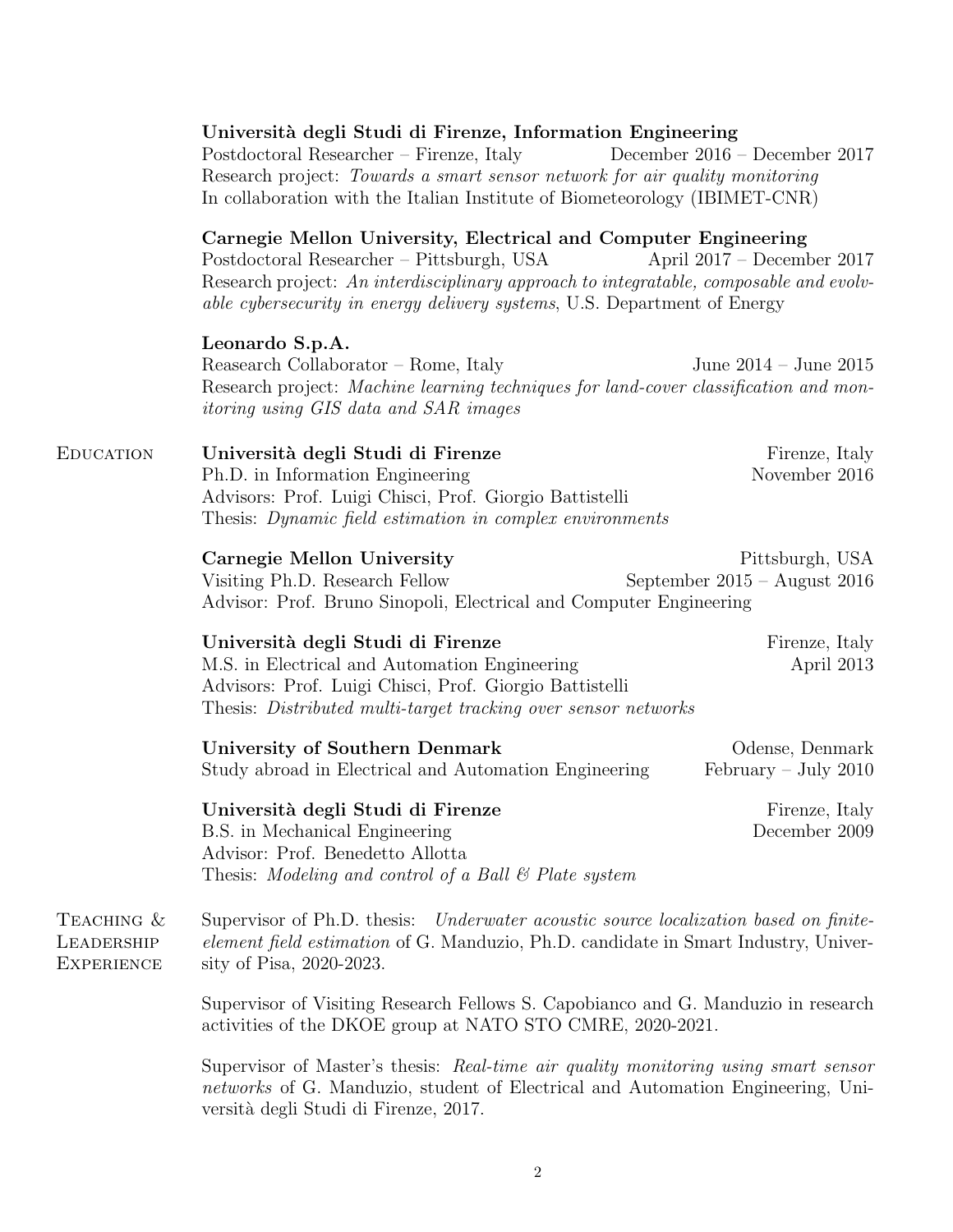Teaching assistant, Analysis of environmental systems. Graduate course, Department of Civil and Environmental Engineering, Universit`a degli Studi di Firenze, 2016.

Supervisor of Master's thesis: Source seeking with simple robots: Modeling and implementation of L. Alessandrini, student of Electrical and Automation Engineering, Università degli Studi di Firenze and University of Liverpool, 2015.

Supervisor of Master's thesis: Machine learning techniques for land-cover classification and monitoring using SAR images of V. Salvo, student of Electrical and Automation Engineering, Universit`a degli Studi di Firenze, 2015.

Supervisor of Master's thesis: Finite element Kalman filtering for distributed monitoring via sensor networks of G. Lucchesi, student of Electrical and Automation Engineering, Universit`a degli Studi di Firenze, 2015.

Supervisor of Master's thesis: Decentralized state estimation of spatially distributed systems via the finite element method of S. Guidoni, student of Electrical and Automation Engineering, Universit`a degli Studi di Firenze, 2014.

PUBLICATIONS N. Forti, E. d'Afflisio, P. Braca, L. M. Millefiori, P. Willett, and S. Carniel, "Next-Gen Intelligent Situational Awareness Systems for Maritime Surveillance and Autonomous Navigation," Proceedings of the IEEE, accepted for publication.

> S. Capobianco, N. Forti, L. M. Millefiori, P. Braca, and P. Willett, "Recurrent encoder-decoder networks for vessel trajectory prediction with uncertainty estimation," IEEE Transactions on Aerospace and Electronic Systems, under review.

> N. Forti, L. Gao, G. Battistelli, and L. Chisci, ["Unknown source in spatially dis](https://doi.org/10.1016/j.automatica.2021.110025)[tributed systems: identifiability analysis and estimation,"](https://doi.org/10.1016/j.automatica.2021.110025) Automatica, vol.136, 2022.

> N. Forti, L. M. Millefiori, P. Braca, and P. Willett, ["Bayesian filtering for dynamic](https://doi.org/10.1109/TAES.2021.3122888) [anomaly detection and tracking,"](https://doi.org/10.1109/TAES.2021.3122888) IEEE Transactions on Aerospace and Electronic Systems, vol. 58, no. 3, pp. 1528-1544, 2022.

> N. Forti, E. d'Afflisio, P. Braca, L. M. Millefiori, P. Willett, and S. Carniel, ["Mar](https://doi.org/10.1109/TITS.2021.3123890)[itime anomaly detection in a real-world scenario:](https://doi.org/10.1109/TITS.2021.3123890) Ever Given grounding in the Suez [Canal,"](https://doi.org/10.1109/TITS.2021.3123890) IEEE Transactions on Intelligent Transportation Systems, 2021.

> G. Soldi, N. Forti, D. Gaglione, P. Braca, L. M. Millefiori, S. Marano, P. Willett, and K. Pattipati, ["Quickest detection and forecast of pandemic outbreaks: Analysis](https://doi.org/10.1109/MCOM.101.2001252) [of COVID-19 waves,"](https://doi.org/10.1109/MCOM.101.2001252) IEEE Communications Magazine, vol.59, no.9, pp.16–22, 2021.

> S. Capobianco, N. Forti, L. M. Millefiori, P. Braca, and P. Willett, ["Uncertainty–](https://ieeexplore.ieee.org/document/9626839) [aware recurrent encoder-decoder networks for vessel trajectory prediction,"](https://ieeexplore.ieee.org/document/9626839) 24th Int. Conference on Information Fusion (FUSION), Sun City, South Africa, 2021.

> S. Capobianco, L. M. Millefiori, N. Forti, P. Braca, and P. Willett, ["Deep learning](https://doi.org/10.1109/TAES.2021.3096873)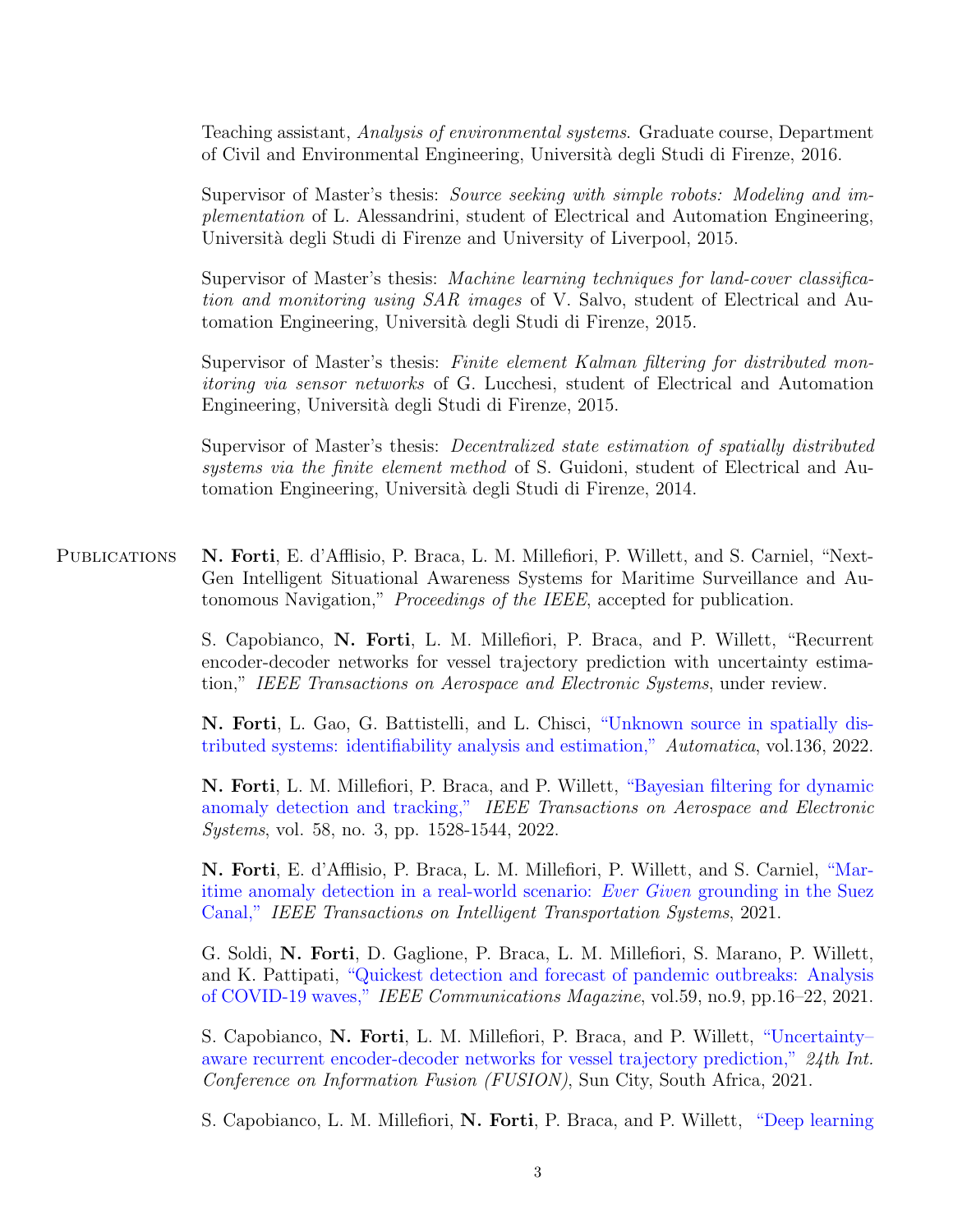[methods for vessel trajectory prediction based on recurrent neural networks,"](https://doi.org/10.1109/TAES.2021.3096873) IEEE Transactions on Aerospace and Electronic Systems, vol.57, no.6, pp.4329–4346, 2021.

G. Manduzio, N. Forti, R. Sabatini, P. Braca, G. Battistelli, and L. Chisci ["Dynamic](https://doi.org/10.23919/EUSIPCO54536.2021.9616320) [source localization via finite-element underwater acoustic field estimation,"](https://doi.org/10.23919/EUSIPCO54536.2021.9616320) Proc. 29th European Signal Processing Conference (EUSIPCO), Dublin, Ireland, 2021.

D. Gaglione, P. Braca, G. Soldi, N. Forti, L. M. Millefiori, S. Marano, P. Willett, and K. Pattipati, ["Information processing methodologies to combat the COVID-19](https://isif.org/perspectives/4/1) [pandemic,"](https://isif.org/perspectives/4/1) ISIF Perspectives on Information Fusion, vol. 4, no. 1, pp. 15–20, 2021.

G. Soldi, D. Gaglione, N. Forti, A. Di Simone, F. Daffin`a, G. Bottini, D. Quattrociocchi, L. Millefiori, P. Braca, S. Carniel, P. Willett, A. Iodice, D. Riccio, A. Farina, ["Space-based global maritime surveillance. Part II: Artificial intelligence and data](https://doi.org/10.1109/MAES.2021.3070884) [fusion techniques,"](https://doi.org/10.1109/MAES.2021.3070884) IEEE Aerospace and Electronic Systems Magazine, vol. 36, no. 9, pp. 30–42, 2021.

G. Soldi, D. Gaglione, N. Forti, A. Di Simone, F. Daffin`a, G. Bottini, D. Quattrociocchi, L. Millefiori, P. Braca, S. Carniel, P. Willett, A. Iodice, D. Riccio, A. Farina, ["Space-based global maritime surveillance. Part I: Satellite technologies,"](https://doi.org/10.1109/MAES.2021.3070862) IEEE Aerospace and Electronic Systems Magazine, vol. 36, no. 9, pp. 8–28, 2021.

N. Forti, L. M. Millefiori, P. Braca, and P. Willett ["Random finite set tracking](https://doi.org/10.1109/RadarConf2043947.2020.9266705) [for anomaly detection in the presence of clutter,"](https://doi.org/10.1109/RadarConf2043947.2020.9266705) Proc. IEEE Radar Conference, Florence, Italy, 2020.

N. Forti, L. M. Millefiori, P. Braca, and P. Willett ["Prediction of vessel trajec](https://doi.org/10.1109/ICASSP40776.2020.9054421)[tories from AIS data via sequence-to-sequence recurrent neural networks,"](https://doi.org/10.1109/ICASSP40776.2020.9054421) IEEE International Conference on Acoustics, Speech and Signal Processing (ICASSP), pp. 8936–8940, Barcelona, Spain, 2020.

D. Gaglione, P. Braca, L. M. Millefiori, G. Soldi, N. Forti, S. Marano, P. Willett, K. Pattipati, ["Adaptive Bayesian learning and forecasting of epidemic evolution – Data](https://doi.org/10.1109/ACCESS.2020.3019922) [analysis of the COVID-19 outbreak,"](https://doi.org/10.1109/ACCESS.2020.3019922) IEEE Access, vol.8, pp.175244–175264, 2020.

N. Forti, L. M. Millefiori, P. Braca, and P. Willett ["Anomaly detection and tracking](https://doi.org/10.1109/ICASSP.2019.8683428) [based on mean-reverting processes with unknown parameters,"](https://doi.org/10.1109/ICASSP.2019.8683428) IEEE International Conference on Acoustics, Speech and Signal Processing (ICASSP), pp. 1178–1184, Brighton, UK, 2019.

N. Forti, G. Battistelli, L. Chisci, and B. Sinopoli, ["Joint attack detection and](https://doi.org/10.1002/rnc.4724) [secure state estimation of cyber-physical systems,"](https://doi.org/10.1002/rnc.4724) International Journal of Robust and Nonlinear Control, vol. 30, no. 11, pp. 4303–4330, 2019.

N. Forti, L. M. Millefiori, and P. Braca, ["Unsupervised extraction of maritime](10.1109/OCEANSE.2019.8867429) [patterns of life from Automatic Identification System data,"](10.1109/OCEANSE.2019.8867429) Proc. MTS/IEEE OCEANS, Marseille, France, 2019.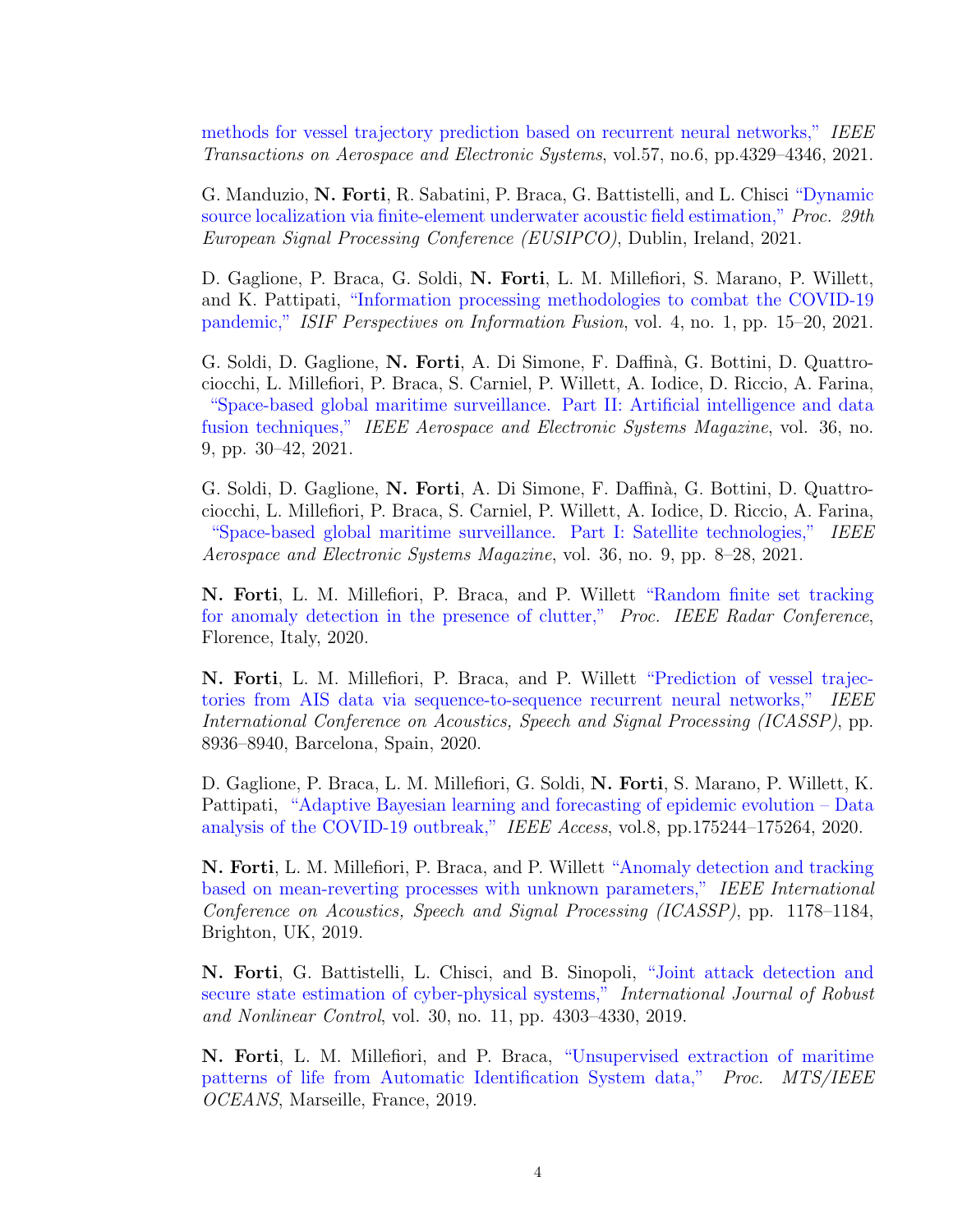G. Battistelli, L. Chisci, N. Forti, and S. Gherardini, ["MAP moving horizon estima](https://doi.org/10.1002/acs.3049)[tion for threshold measurements with application to field monitoring,"](https://doi.org/10.1002/acs.3049) International Journal of Adaptive Control and Signal Processing, vol. 34, no. 6, pp. 796–811, 2019.

N. Forti, G. Battistelli, L. Chisci, S. Li, B. Wang, and B. Sinopoli, ["Distributed](https://doi.org/10.1109/TSIPN.2017.2760804) [joint attack detection and secure state estimation,"](https://doi.org/10.1109/TSIPN.2017.2760804) IEEE Transactions on Signal and Information Processing over Networks, vol. 4, no. 1, pp. 96–110, 2018.

N. Forti, L. M. Millefiori, and P. Braca, ["Hybrid Bernoulli filtering for detection and](https://doi.org/10.23919/ICIF.2018.8455567) [tracking of anomalous path deviations,"](https://doi.org/10.23919/ICIF.2018.8455567) Proc. 21st Int. Conference on Information Fusion (FUSION), pp. 1178–1184, Cambridge, UK, 2018.

G. Battistelli, L. Chisci, N. Forti, G. Pelosi, and S. Selleri, ["Distributed finite](http://dx.doi.org/10.1109/TAC.2016.2636659)[element Kalman filter for field estimation,"](http://dx.doi.org/10.1109/TAC.2016.2636659) IEEE Transactions on Automatic Control, vol. 62, no. 7, pp. 3309–3322, 2017.

E. Bou-Harb, W. Lucia, N. Forti, S. Weerakkody, N. Ghani, and B. Sinopoli, ["Cyber](http://dx.doi.org/10.1109/MCOM.2017.1600292CM) [meets control: A novel federated approach for resilient CPS leveraging real cyber](http://dx.doi.org/10.1109/MCOM.2017.1600292CM) [threat intelligence,"](http://dx.doi.org/10.1109/MCOM.2017.1600292CM) IEEE Communications Magazine, vol. 55, no. 5, pp. 198–204, 2017.

N. Forti, G. Battistelli, L. Chisci, and B. Sinopoli, ["Worst-case analysis of joint](https://doi.org/10.1109/CDC.2017.8263663) [attack detection and resilient state estimation,"](https://doi.org/10.1109/CDC.2017.8263663) Proc. 56th IEEE Conference on Decision and Control, Melbourne, Australia, 2017.

N. Forti, G. Battistelli, L. Chisci, and B. Sinopoli, ["Secure state estimation of](https://doi.org/10.1016/j.ifacol.2017.08.765) [cyber-physical systems under switching attacks,"](https://doi.org/10.1016/j.ifacol.2017.08.765) Proc. 20th World Congress of the International Federation of Automatic Control, Toulouse, France, 2017.

N. Forti, G. Battistelli, L. Chisci, and B. Sinopoli, ["A Bayesian approach for joint](http://dx.doi.org/10.1109/CDC.2016.7798428) [attack detection and resilient state estimation,"](http://dx.doi.org/10.1109/CDC.2016.7798428) Proc. 55th IEEE Conference on Decision and Control, pp. 1192–1198, Las Vegas, NV, 2016.

G. Battistelli, L. Chisci, N. Forti, and S. Gherardini, ["MAP moving horizon state](http://dx.doi.org/10.1109/ACC.2016.7526518) [estimation with binary measurements,"](http://dx.doi.org/10.1109/ACC.2016.7526518) Proc. American Control Conference, pp. 5413–5418, Boston, MA, 2016.

G. Battistelli, L. Chisci, N. Forti, G. Pelosi, and S. Selleri, ["Point source estimation](http://dx.doi.org/10.1109/CDC.2015.7402998) [via finite element multiple-model Kalman filtering,"](http://dx.doi.org/10.1109/CDC.2015.7402998) Proc. 54th IEEE Conference on Decision and Control, pp. 4984–4989, Osaka, Japan, 2015.

G. Battistelli, L. Chisci, N. Forti, G. Pelosi, and S. Selleri, ["Distributed finite element](http://dx.doi.org/10.1109/ECC.2015.7331104) [Kalman filter,"](http://dx.doi.org/10.1109/ECC.2015.7331104) Proc. 14th European Control Conference, pp. 3695–3700, Linz, Austria, 2015.

G. Battistelli, L. Chisci, C. Fantacci, N. Forti, A. Farina and A. Graziano, ["Dis](http://ieeexplore.ieee.org/stamp/stamp.jsp?tp=&arnumber=6916247&isnumber=6915967)[tributed peer-to-peer multitarget tracking with association-based track fusion,"](http://ieeexplore.ieee.org/stamp/stamp.jsp?tp=&arnumber=6916247&isnumber=6915967) Proc. 17th Int. Conference on Information Fusion (FUSION), Salamanca, Spain, 2014.